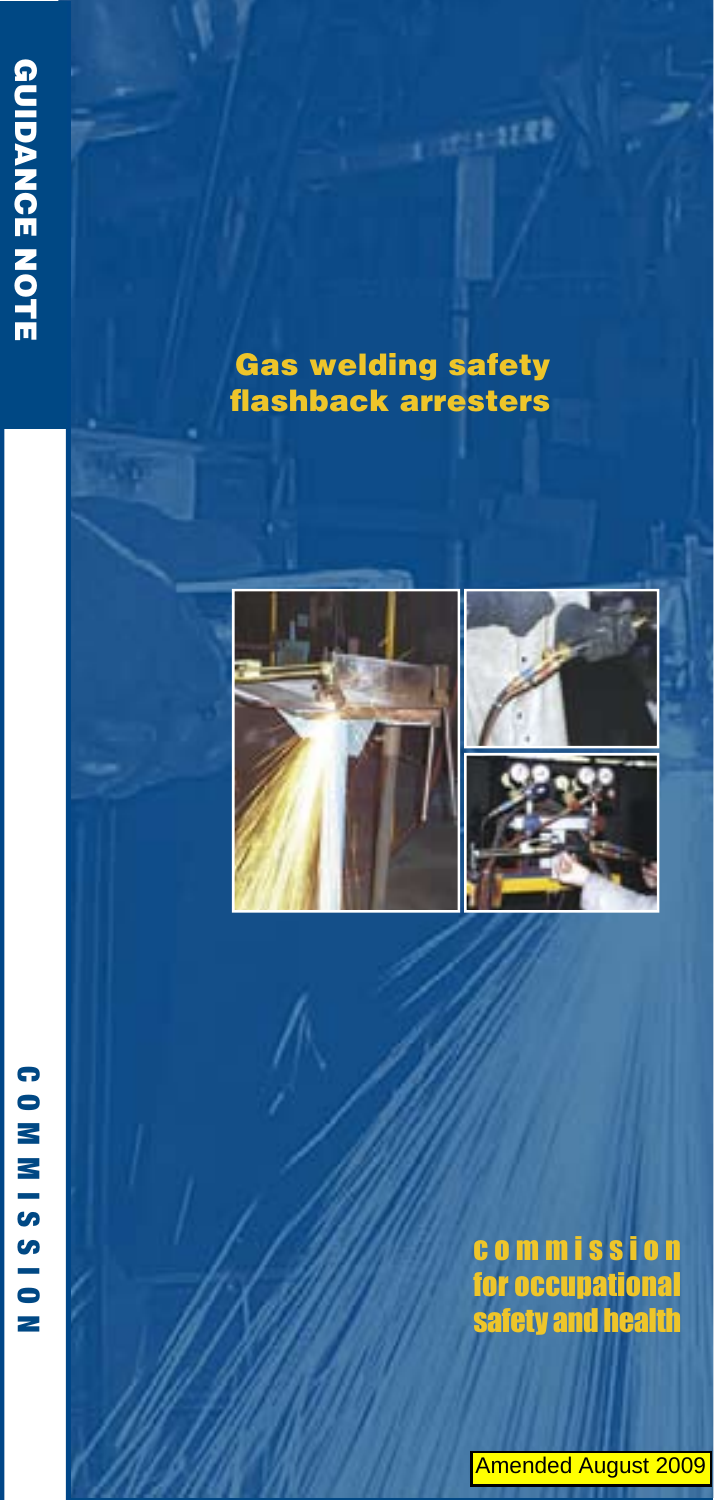## **Contents**

#### **Page**

#### **Guidance notes**

A guidance note is an explanatory document issued by the Commission for Occupational Safety and Health (the Commission) providing detailed information on the requirements of legislation, regulations, standards, codes of practice or matters relating to occupational safety and health

Guidance notes are developed within the tripartite setting of the Commission, with input from representatives of employer organisations, unions, the state government and experts.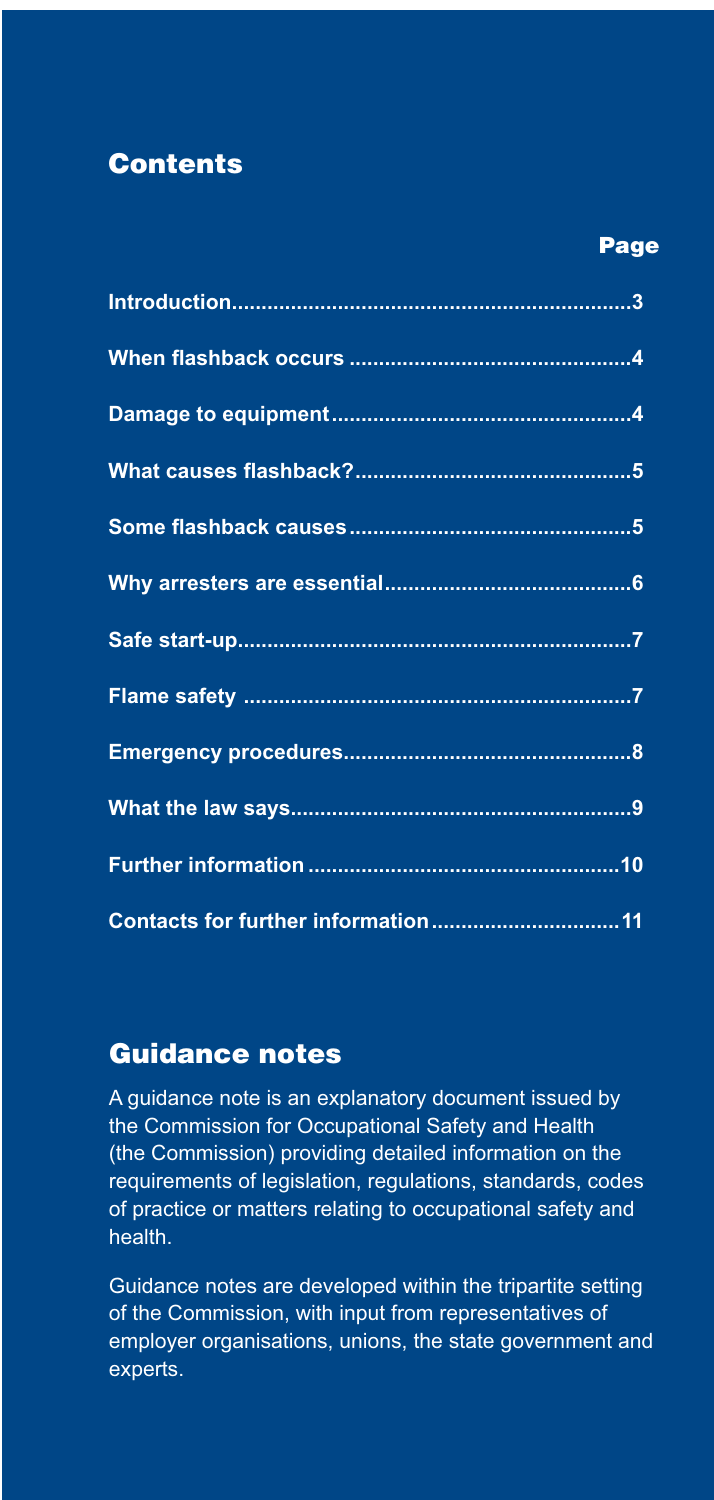## **Introduction**

The *Occupational Safety and Health Act 1984* contains general duties and responsibilities placed upon people to ensure their own safety at work, and that of others who are at the workplace or who might be injured by the work.

Flashback during oxy-fuel welding, cutting and allied processes can cause serious injury.

Equipment failure may result in a gas fire or explosion.

People most at risk are those using portable and mobile oxy-fuel gas systems for welding, heating or cutting metal in such industries as plumbing, boat building, engineering, demolition, fishing, farming, lift-installing, scrap metal, air conditioning and gas fitting.

This guidance note provides advice and information on the correct use of flashback arresters to minimise the risk of injury to workers and damage to equipment if flashback occurs

#### **Not a substitute for safety**

Flashback arresters are essential. They are not a substitute for safe work procedures, safe transporting and storage, regular checks and maintenance, instruction, information, training and supervision for operators, or for following the manufacturer's safety guidelines.



**A** Flashback arresters fitted to portable gas welding *equipment.*

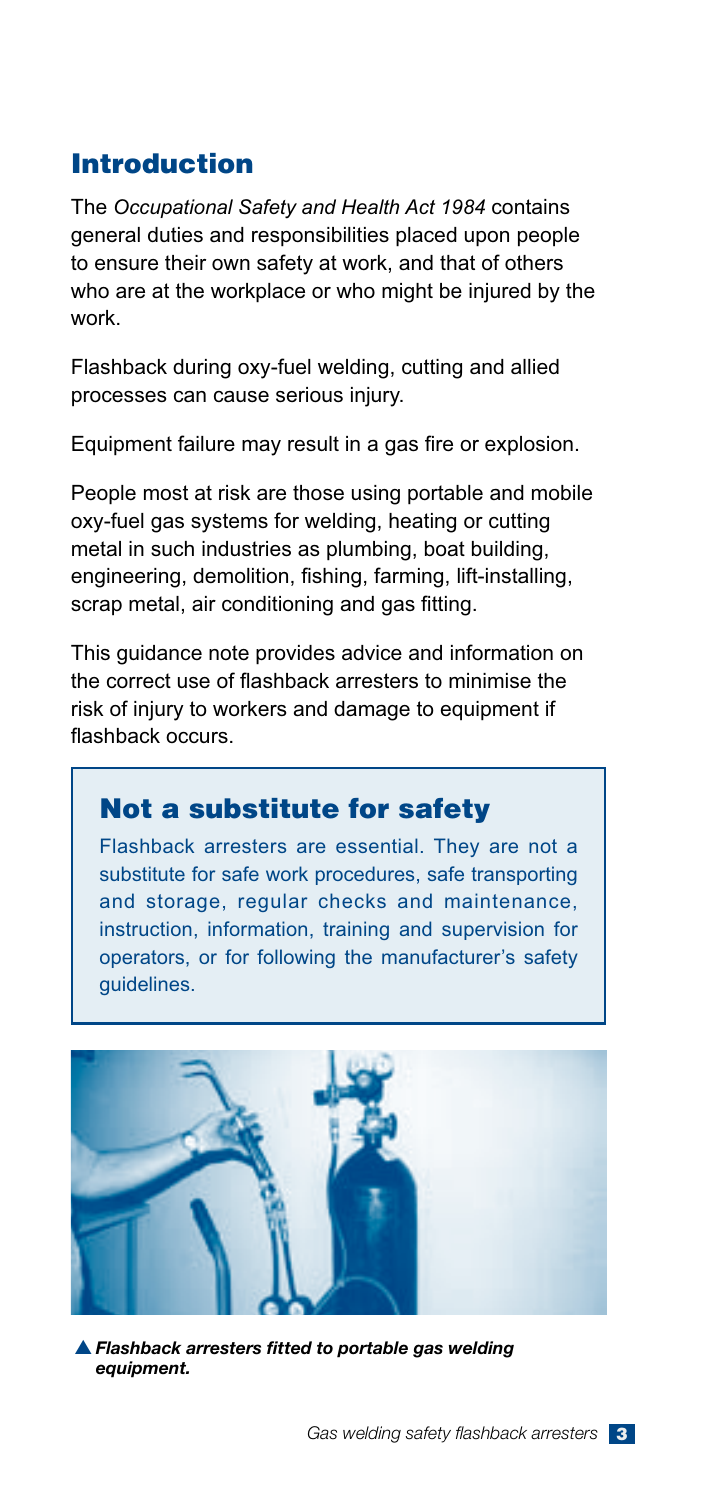## When flashback occurs

Flashback begins when the flame moves back from the welding tip and into the blowpipe, usually with a loud "bang" or a shrill hissing noise.

Unchecked by a flashback arrester, flame can travel extremely fast - about 13 metres a second - up gas supply hoses to the regulator possibly into the gas cylinders, and could even cause the cylinder to explode.

Internal damage to gas hoses and fittings from the extreme heat of a flashback will increase both the immediate and long term risk of equipment failure and a resulting fire or explosion.

A flashback is always a sign that something is wrong. either with the equipment or the work procedure. Alwavs find the flashback cause before attempting to re-light.

#### **Damage to equipment**

Correct use and maintenance of flashback arresters will minimise the risk of equipment failure through flashback.

However flashback arresters can themselves be damaged by repeated flashbacks, and lose their effectiveness.

Arresters and other fittings that look in good condition after a flashback may have been damaged internally and may fail during further normal use or in a subsequent flashback.

After any flashback incident, flashback arresters, gas hoses and fittings should be removed from use. inspected by a competent person and if necessary either discarded or repaired according to the manufacturer's specifications or the applicable Australian Standard.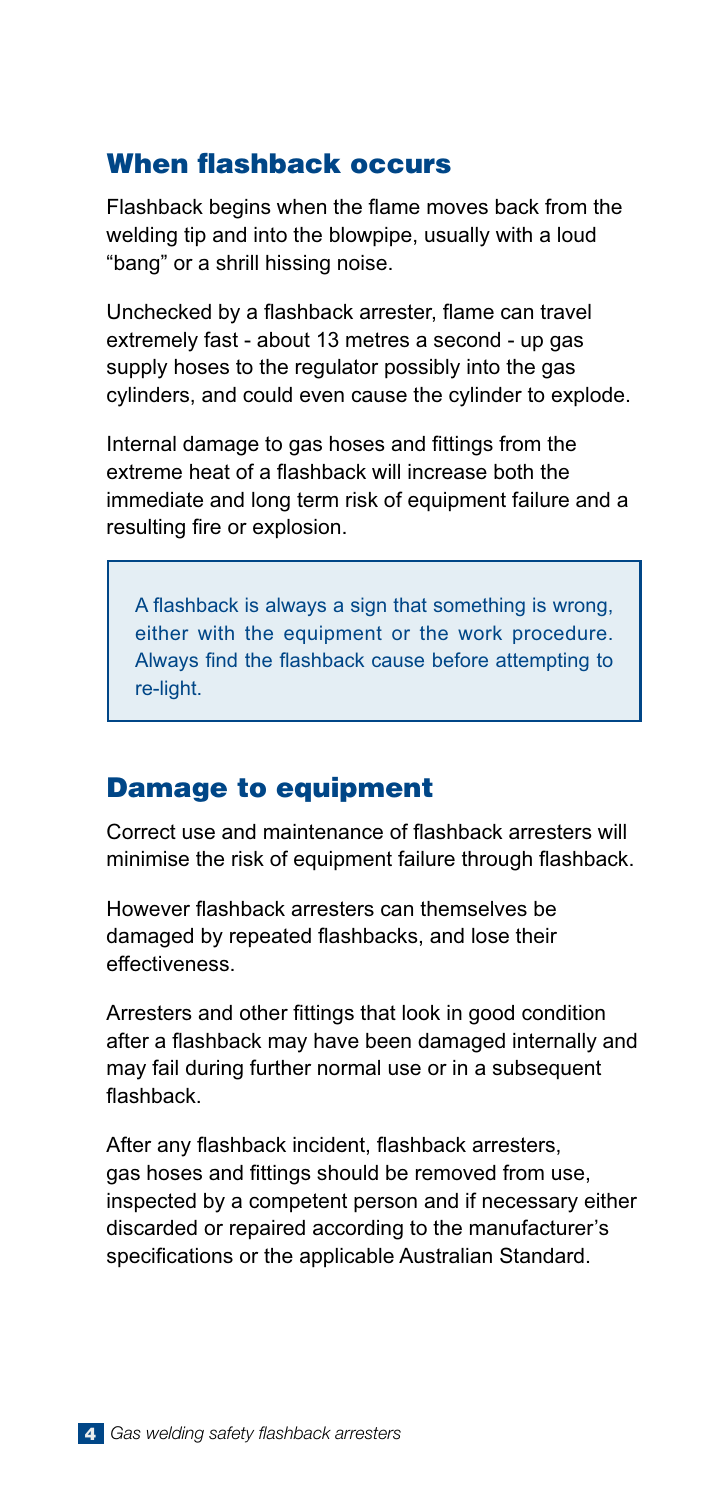## What causes flashback?

Most flashbacks are caused by faults in gas hose fittings, resulting from wear and tear, dirt, excessive heat, carbonising, or damage during transport or storage, or from incorrect operating procedures.

Uneven gas pressure in the two supply hoses, caused by a blockage or equipment failure in one of the hoses, may cause the blowpipe flame to move into whichever gas hose is under least pressure.

Failure of hoses and fittings can allow gas to escape and trigger a workplace fire or explosion.

Regular maintenance of all gas welding, cutting and heating equipment by competent persons is essential, as are information, instruction and training for operators in the prevention of flashback.

## Some flashback causes

- Wrong gas sequence during start-up.
- Insufficient purging to clean hoses before use.
- Blocked, worn, undersized or overheated blowpipe tip.
- Blocked section in the blowpipe, cutting attachment or heating attachment.
- Hose run over by a vehicle during welding.
- Kinked or restricted hoses.
- Hoses of incorrect diameter.
- Wrong gas pressures. Where practicable, gauges should be within sight of the operator.
- Gas hoses of excessive length causing pressure loss.
- Gas hoses damaged by a previous flashback.
- Old gas hoses that have become stiff and brittle.
- Pressure loss or insufficient supply in either gas hose.
- Incorrect selection of flashback arresters.
- Slag blocking tip.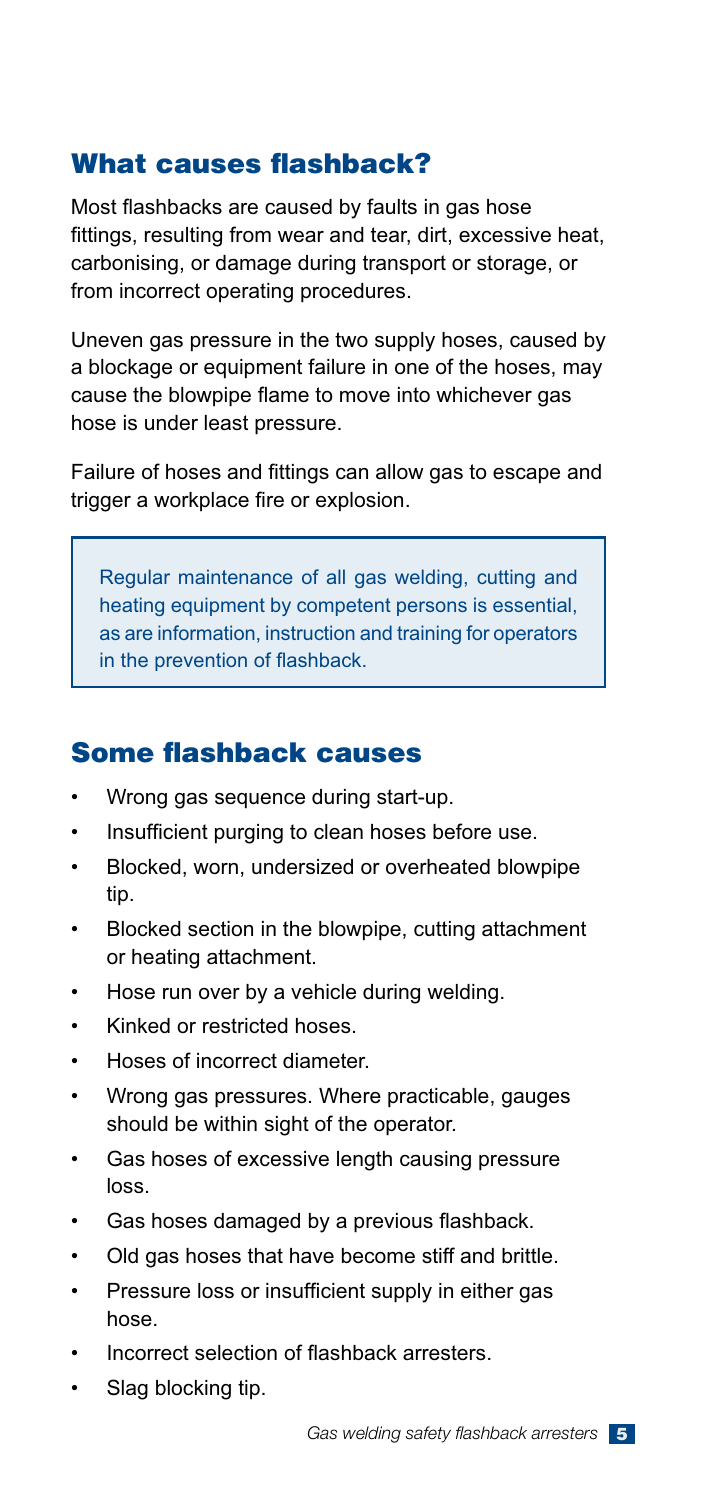- Flame held too close to work surface.
- Hot metal falling on and burning through hose.
- Faulty equipment (eq worn locating serrations).
- Inappropriate selection of equipment for the job.
- Inappropriate use of equipment.

## Why arresters are essential

Because flashback happens too quickly for the gas to be turned off manually before damage occurs, it is essential to have flashback arresters on both gas hoses in all oxyfuel welding, cutting or heating operations.

The OSH regulations reguire flashback arresters be fitted to each end of the hoses when using pressurised oxygen with a fuel gas. When using atmospheric air with a fuel gas, an arrester need only be fitted to the handpiece. A check valve alone is not considered to be an arrester.

Flashback arresters must be of the correct type and size recommended by the manufacturer. If flashback arresters are not of the correct type and size, there may be insufficient gas flow to safely complete the work.

Flashback arresters are required to be colour coded and marked with:

- Australian Standard (AS) 4603 or equivalent;
- the date and country of manufacture and the manufacturer's mark;
- the model or code number and the batch number: and
- the name and direction of gas.

When purchasing flashback arresters, advice should be sought from the supplier or manufacturer about selection, use and maintenance. The purchaser should advise the seller of the nature of the work undertaken with the equipment, such as welding, heating or cutting, to enable the flashback arresters to be adequately sized. Installation material should be kept and the recommendations of the manufacture for maintenance should be followed.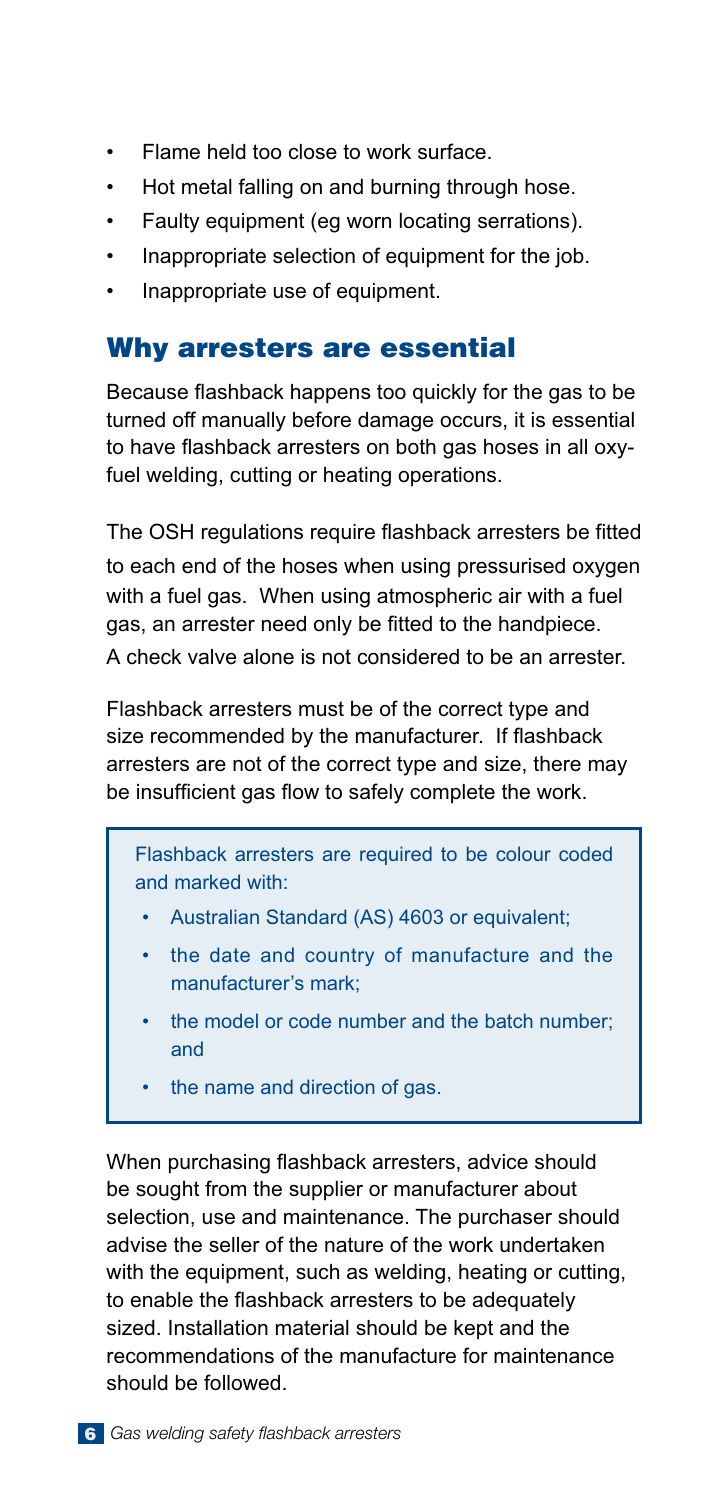# **Safe start-up**

Before lighting the blowpipe, each gas hose should be purged separately, and the gas allowed to flow freely until the operator is certain the hose contains no impurities such as water, dirt or blockages.

After purging, close down each blowpipe valve. This operation should take place in a well ventilated space away from any naked flame or source of ignition.

The purging procedure should follow each period of nonuse before re-lighting.

The blowpipe manufacturer's instructions should be followed to light up and shut down the blowpipe.

If there are any signs of leakage, fluctuating gas supply, gas starvation or misshapen flames, the equipment should be shut down and the fault corrected.

## **Flame safety**

The shape and movement of the flame on an oxy-fuel nozzle or tip are important indicators of the safe or unsafe condition of gas supply hoses and equipment.

It is critical that a stable and useful flame is obtained at all times when using gas welding and cutting systems. Unstable flames not only reduce productivity, but also place the operator and others nearby at risk.

Another common but less serious flame problem is backfire - when the flame burns back into the blowpipe tip, usually with a loud "bang".

Backfire may be caused by touching the tip against the work, allowing particles to enter the tip and obstruct the gas flow, overheating the tip, or using pressures too low for that tip. If a backfire does occur:

- shut off the blowpipe valves, oxygen first and then the fuel gas;
- shut off the oxygen and fuel gas cylinder valves;
- cool the blowpipe with water, if necessary; and
- check the equipment for damage or faults, particularly the nozzle.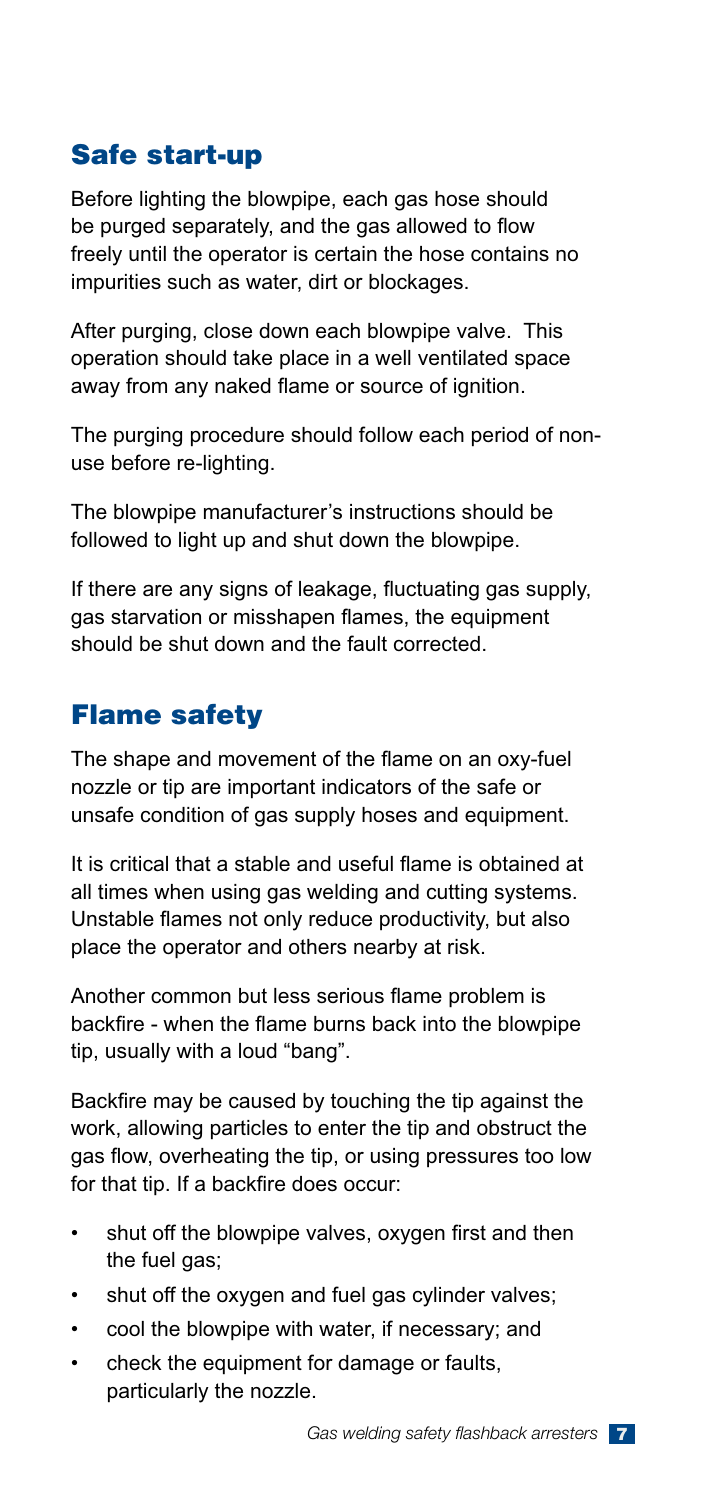### **Emergency procedures**

If flashback occurs and the flame moves into the blowpipe, a shrill hissing sound will be heard.

Close the blowpipe oxygen valve at once, then close the fuel gas valve.



Wait for a few moments to make sure the flame has gone out. Allow the tip to cool before re-lighting.



S *Flashback arrester fitted on manifold system.*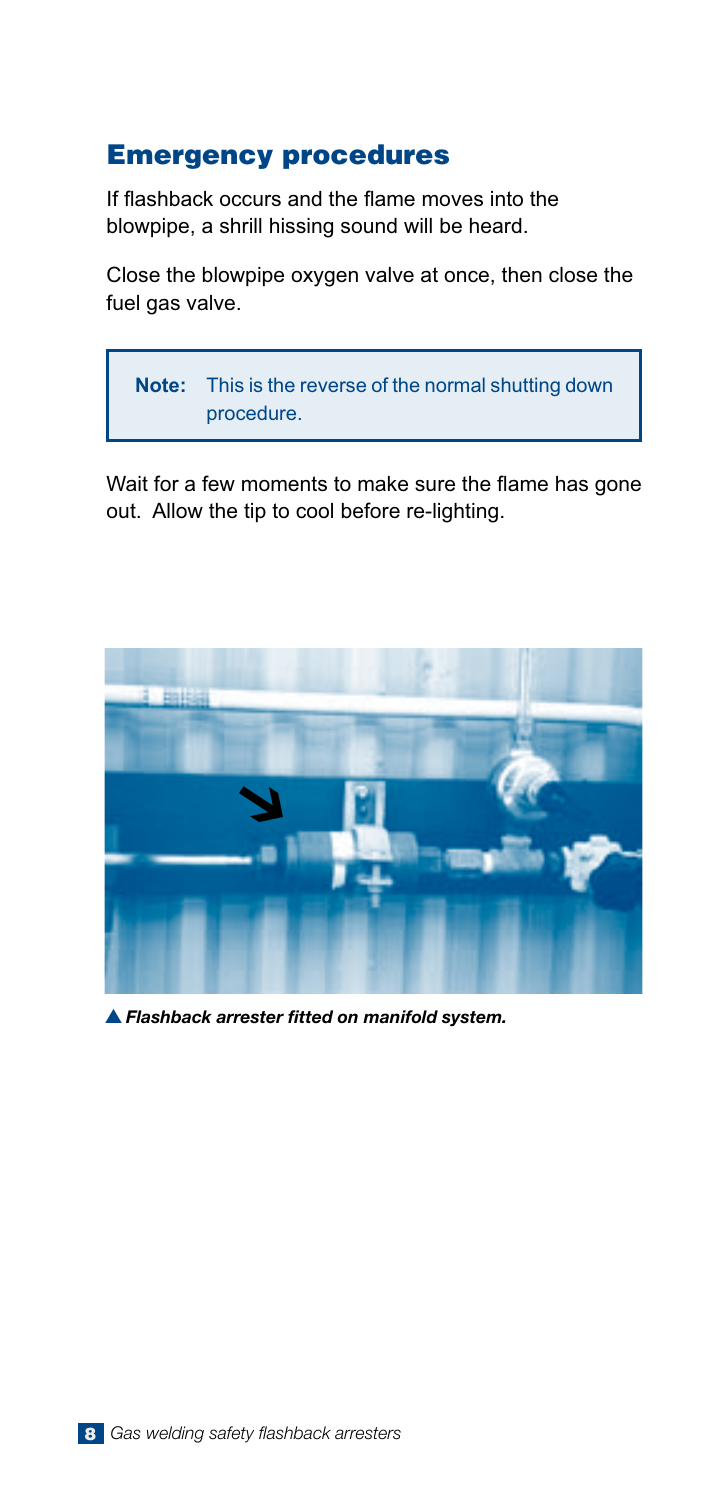## **What the law says**

All parties at the workplace have responsibilities for safety and health at the workplace.

Section 19 of the *Occupational Safety and Health Act 1984* says employers must, as far as is practicable, provide a working environment in which employees are not exposed to hazards. This includes providing safe work systems, information, instruction, training, supervision and protective clothing and equipment.

Regulation 3.1 says employers, main contractors, selfemployed persons and persons in control of workplaces or access must, as far as practicable, identify each hazard to which people at the workplace could be exposed, assess the risk of injury or harm resulting from each hazard and consider means of reducing the risk.

Regulation 3.98(1) of the *Occupational Safety and Health Regulations 1996* says employers, main contractors and self employed persons at workplaces where welding, heating, cutting or an allied process is done must ensure that a flashback arrester is fitted to the operator's side of each regulator connection or gas discharge of a manifolded cylinder pack, and to the blowpipe.

Regulation 3.98(2) says that this does not apply to a gas cylinder that is used with atmospheric air.

Apart from the employer's responsibilities outlined above, Section 20 of the *Occupational Safety and Health Act 1984* says that employees have responsibilities to take reasonable care to ensure their own safety and health, and that of others affected by their work.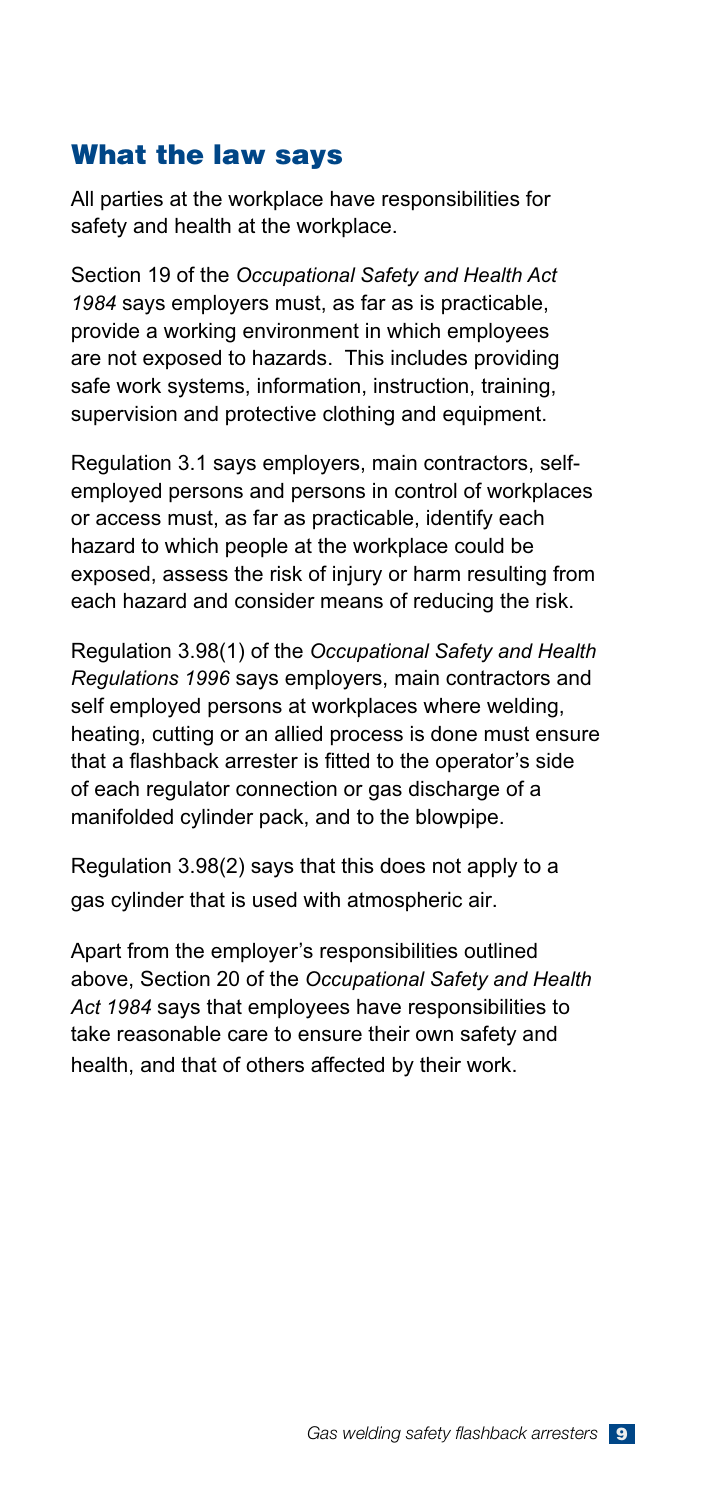## **Eurther information**

Technical Note 7 - Health and Safety in Welding published by the Welding Technology Institute of Australia is an approved code of practice under the *Occupational Safety and Health Act 1984*. It provides guidance on safety and health practices in various welding, cutting and allied processes and serves as a basis for the general guidance of industry and for the training of personnel.

Detailed information on safe welding procedures is provided in Australian Standard *AS 1674 Safety in welding and allied processes.*

AS 1674.1 Fire precautions specifies precautions to be taken prior to and during hot work to prevent the possibility of fire or explosion which may result in harm to persons or property.

*AS 4603 Flashback arresters - Safety devices for fuel gases and oxygen or compressed air.*

*AS 4839 The safe use of portable and mobile oxy-fuel gas systems for welding cutting, heating and allied processes.*